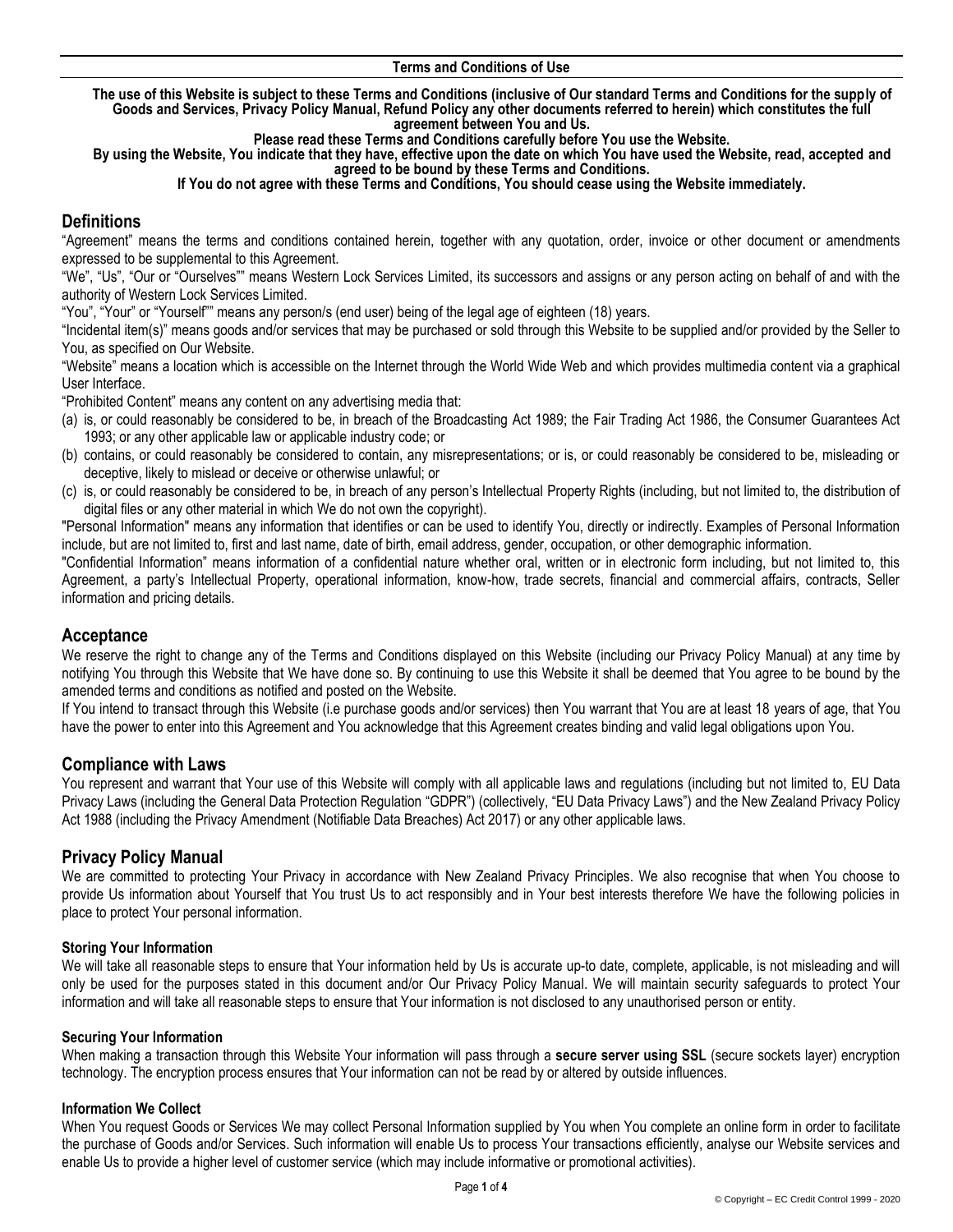We may also collect the following information/tracking data for statistical purposes and to help Us understand how to make Our Website more available and user friendly for You and to measure the success of any advertising activities We may under take:

- (a) Your IP address.
- (b) The date and time of Your visits to Our Website.
- (c) Your clicks and activity on this Website.
- (d) The referring Website if any through which You clicked through to this Website.
- (e) Technical information on Your browser, device and operating systems.

### **Information We Release**

We will only release information about You as authorised by Yourself, required by law or where required in order for Us to provide Goods or Services to Yourself e.g to third party suppliers, or delivery companies. Where supplied to such third parties the information provided will only be sufficient for the third party to perform their services and may not be used by them for any other purpose.

We will not release Your information for any purpose which You could reasonably expect us not to release the information.

Except as detailed above We do not share, give, sell, rent, or lease information to third parties and Your Personal Information will only be disclosed to those employees within Our organisation who have a need to know in order to ensure You are provided with information about Our products and Services or to request Goods and Services through this Website.

Under the Privacy Act legislation You can ask to see any information We may hold about You and You also have the right to have any inaccuracies in the same corrected by Us. We will comply with any such requests to the extent required by the Privacy Act legislation within fourteen (14) days of the receipt of Your request. We may ask you to verify your identity in order to help us respond efficiently to your request.

## **Other Data Protection Rights**

You may have the following data protection rights:

- (a) To access, correct, update or request deletion of Personal Information. We will take all reasonable steps to ensure that the data We collect is reliable for its intended use, accurate, complete and up to date.
- (b) In addition, individuals who are residents of the European Economic Area "EEA" can object to processing of their Personal Information, ask to restrict processing of their Personal Information or request portability of their Personal Information. You can exercise these rights by contacting Us using the contact details provided in the "Questions and Concerns" section below.
- (c) Similarly, if Personal Information is collected or processed on the basis of consent, the data subject can withdraw their consent at any time. Withdrawing Your consent will not affect the lawfulness of any processing We conducted prior to Your withdrawal, nor will it affect processing of Your Personal Information conducted in reliance on lawful processing grounds other than consent.
- (d) The right to complain to a data protection authority about the collection and use of Personal Information. For more information, please contact your local data protection authority. Contact details for data protection authorities in the EEA are available at http://ec.europa.eu/justice/article-29/structure/data-protection-authorities/index\_en.htm.

## **Questions & Concerns**

If You have any questions or comments, or if You have a concern about the way in which We have handled any privacy matter, please use Our [contact form](https://mailchimp.com/contact/) via this Website to send Us a message. You may also contact Us by postal mail or email at:

### **For EEA Residents:**

For the purposes of EU data protection legislation, Kylie Bray is the Data Protection Officer (DPO) of Your Personal Information. Our Data Protection Officer can be contacted at [accounts@westernlock.co.nz](mailto:accounts@westernlock.co.nz)

### **For Non-EEA Residents:**

Kylie Bray

# **Attention: Privacy Officer**

[accounts@westernlock.co.nz](mailto:accounts@westernlock.co.nz) **Postal Address: PO Box 1800-31, Royal Heights, Auckland 0656**

## **Cookies**

We and Our partners may use various technologies to collect and store information when You use this Website, and this may include using cookies and similar tracking technologies, such as pixels and web beacons. These web beacons track certain behavior such as whether the email sent through the Website was delivered and opened and whether links within the email were clicked. They also allow Us to collect information such as the recipient's:

• IP address, browser, email client type and other similar details;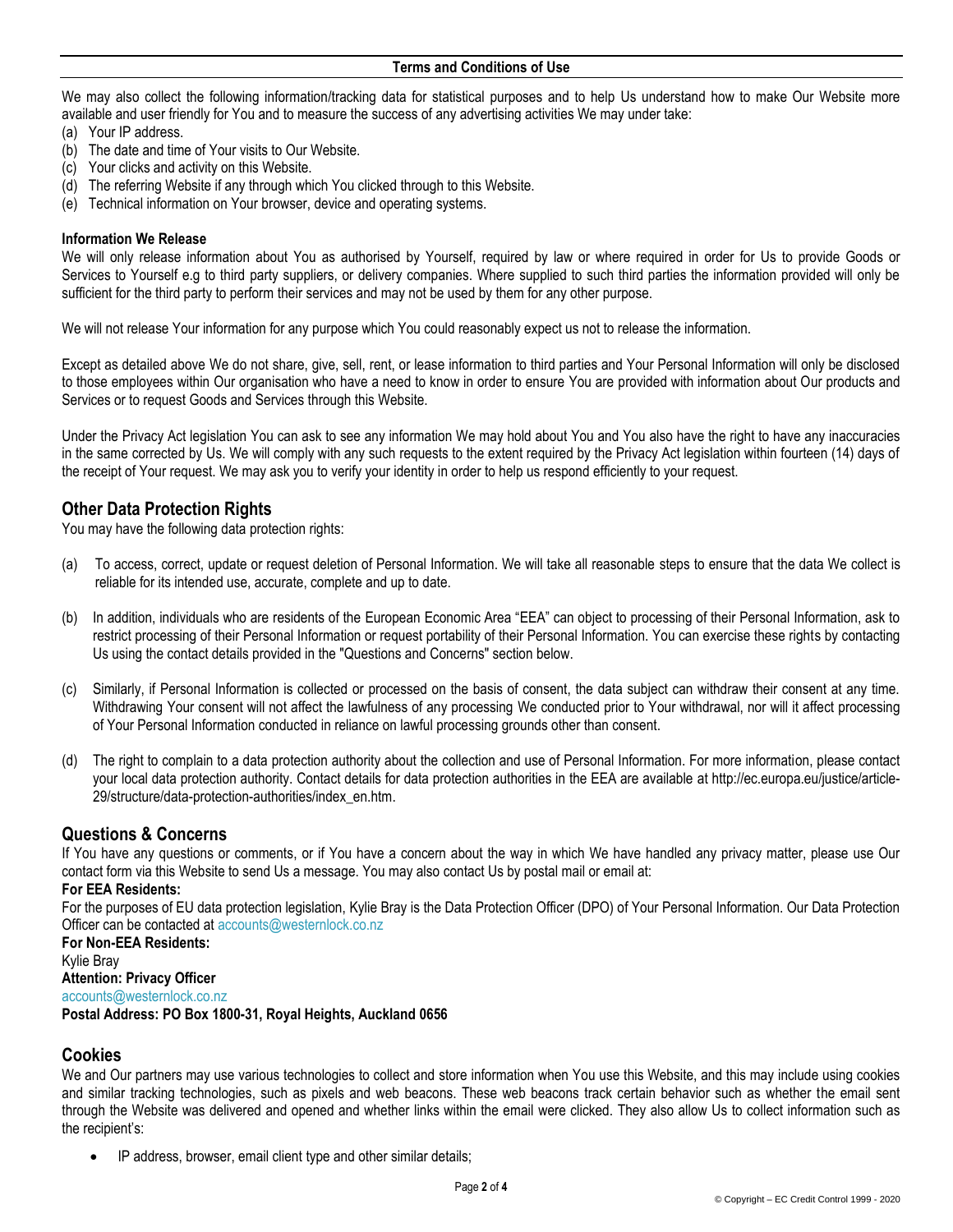- Tracking Website usage and traffic;
- Reports are available to Us when We send email to You, so We may collect and review that information.

These cookies **do not read Your hard drive** but may be stored on Your hard drive to enable Our Website to recognise You when You return to the same.

# **Mailing Lists**

If at any time You are on a mailing list of Ours then You may request to be removed from the same and We will comply with Your request if there is no unsubscribe button provided then please contact Us with Your request using the "Contact Us" section of this Website.

## **Returns, Damaged or Defective Goods**

Our policy in relation to Returns, Damaged or Defective Goods shall be as specified in our standard Terms and Conditions for the supply of Goods and Services. We shall not accept returns for change of mind or if You make a wrong decision unless due to our negligence or incorrect information supplied by Ourselves.

## **Copyright and Trademarks**

The contents of this Website are at all times the copyright or trademark property of either Ourselves, Our suppliers or linked third parties and You may not distribute, reproduce, display, publish any trademark or other content of this Website for any purpose whatsoever without the prior written approval of Us, Our suppliers or linked third parties (each as applicable). Furthermore You agree to indemnify Us against any claims, costs, damages or losses incurred by Us should You fail to comply with clause.

## **Advertisers and Linked Sites**

The display on Our Website of any advertiser or the provision of a link to third party Websites does not constitute Our endorsement of either the advertiser or third party provider or any of their Website content or business practices. As We do not have any control of the content of any third party Websites, access to such Websites is at Your sole risk and We recommend that You thoroughly review the terms and conditions of use and the Privacy policies of any third party Website immediately once You access such a Website.

We shall accept no liability in regards to any dealings, promotions or activities between Yourself and advertisers or third party providers.

## **Specifications and Information**

Specifications and information provided on this Website are given in good faith based on Our knowledge, experience, or information provided to Us by manufacturers and/or suppliers, or derived from sources believed to be accurate at the time the information is received by Us, therefore it is recommended if You have any concerns as to the suitability of Goods or Services provided through this Website in respect of the use of the Goods or Services or their suitability for a particular use that You contact Us or seek external professional opinion.

You acknowledge and accept that colours of items displayed on the Website may not reflect the true and actual colour of such items as this may be affected by external influences such as the quality of images supplied to Us for use, or the quality, age or settings on Your monitor. If colour is a major factor in Your decision making We recommend You contact Us before purchase.

## **On-Line Ordering**

Display on this Website does not guarantee the availability of any particular Good(s) therefore all orders placed through this Website shall be subject to confirmation of acceptance by Us. Orders for Services shall be subject to confirmation of suitable timeframes between You and Ourselves for provision of the Services.

## **Continuous Service**

Due to the inherent nature of Websites We cannot guarantee uninterrupted or continuous availability of this Website and You accept that the Website may also be unavailable from time to time for maintenance or scheduled upgrades. Where able We shall give You advanced warning of the same. We shall accept no liability in relation to Website downtime whether scheduled or otherwise.

## **Termination of Use**

These terms and Your access to Our Website may be terminated by Us (at Our sole discretion) at any time without notice or any requirement to give You a reason why. In the event of termination under this clause We shall have no liability to You whatsoever (including for any consequential or direct loss You may suffer).

## **Jurisdiction**

This Website (excluding any linked third party sites) is controlled by Us from Our principal business premises in New Zealand. Our servers are located in New Zealand, so Your information may be transferred to, stored, or processed in New Zealand. It can be accessed from countries around the world to the extent permitted by the Website. As each country has laws that may differ from New Zealand, by accessing this Website, You agree